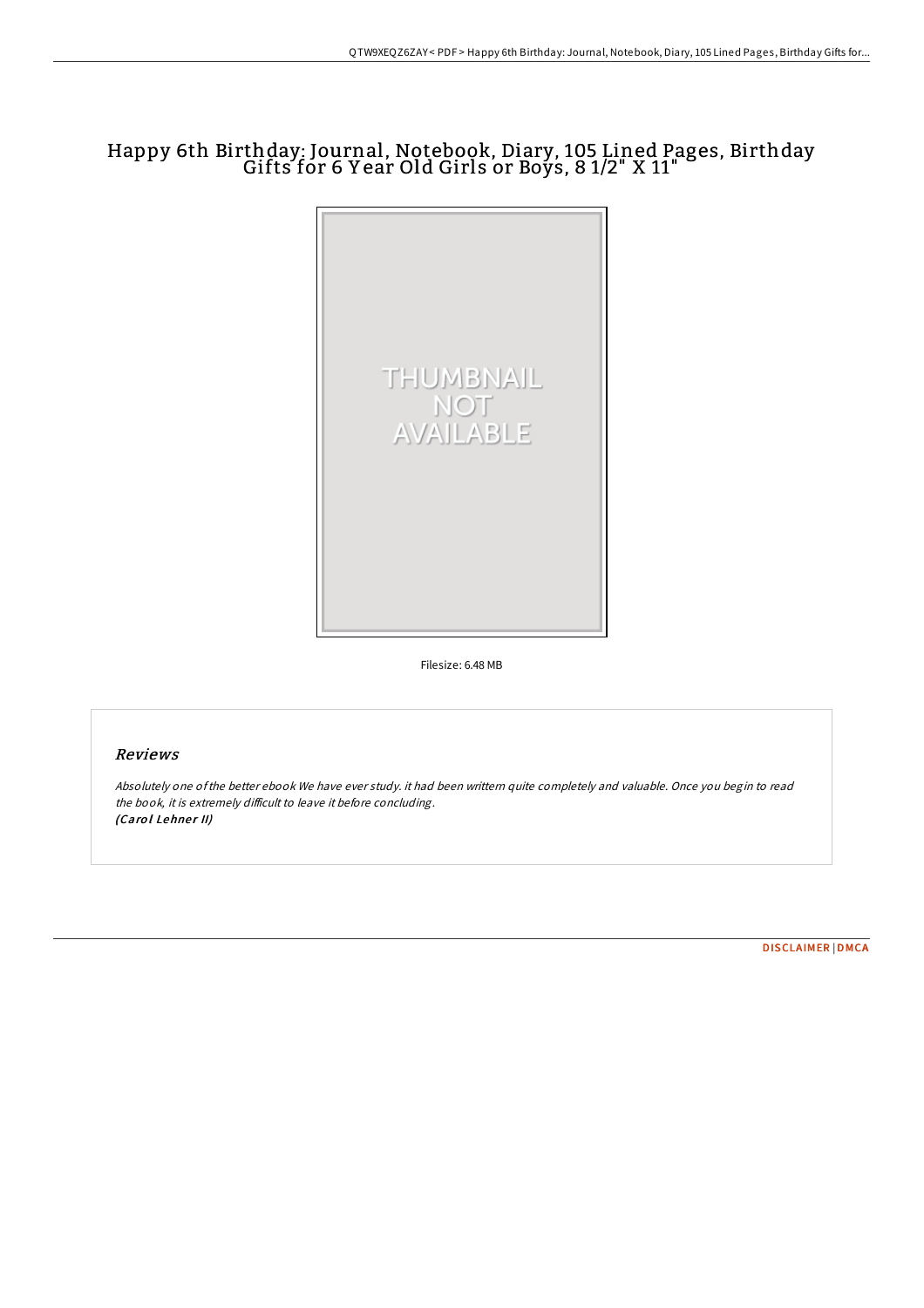### HAPPY 6TH BIRTHDAY: JOURNAL, NOTEBOOK, DIARY, 105 LINED PAGES, BIRTHDAY GIFTS FOR 6 YEAR OLD GIRLS OR BOYS, 8 1/2" X 11"



Createspace Independent Publishing Platform, 2018. PAP. Condition: New. New Book. Shipped from US within 10 to 14 business days. THIS BOOK IS PRINTED ON DEMAND. Established seller since 2000.

<sup>a</sup> Read Happy 6th Birthday: Journal, Notebook, Diary, 105 Lined Pages, Birthday Gifts for 6 Year Old Girls or Boys, 8 1/2" X 11" [Online](http://almighty24.tech/happy-6th-birthday-journal-notebook-diary-105-li.html)

Download PDF [Happy](http://almighty24.tech/happy-6th-birthday-journal-notebook-diary-105-li.html) 6th Birthday: Journal, Notebook, Diary, 105 Lined Pages, Birthday Gifts for 6 Year Old Girls or Boys, 8 1/2" X 11"